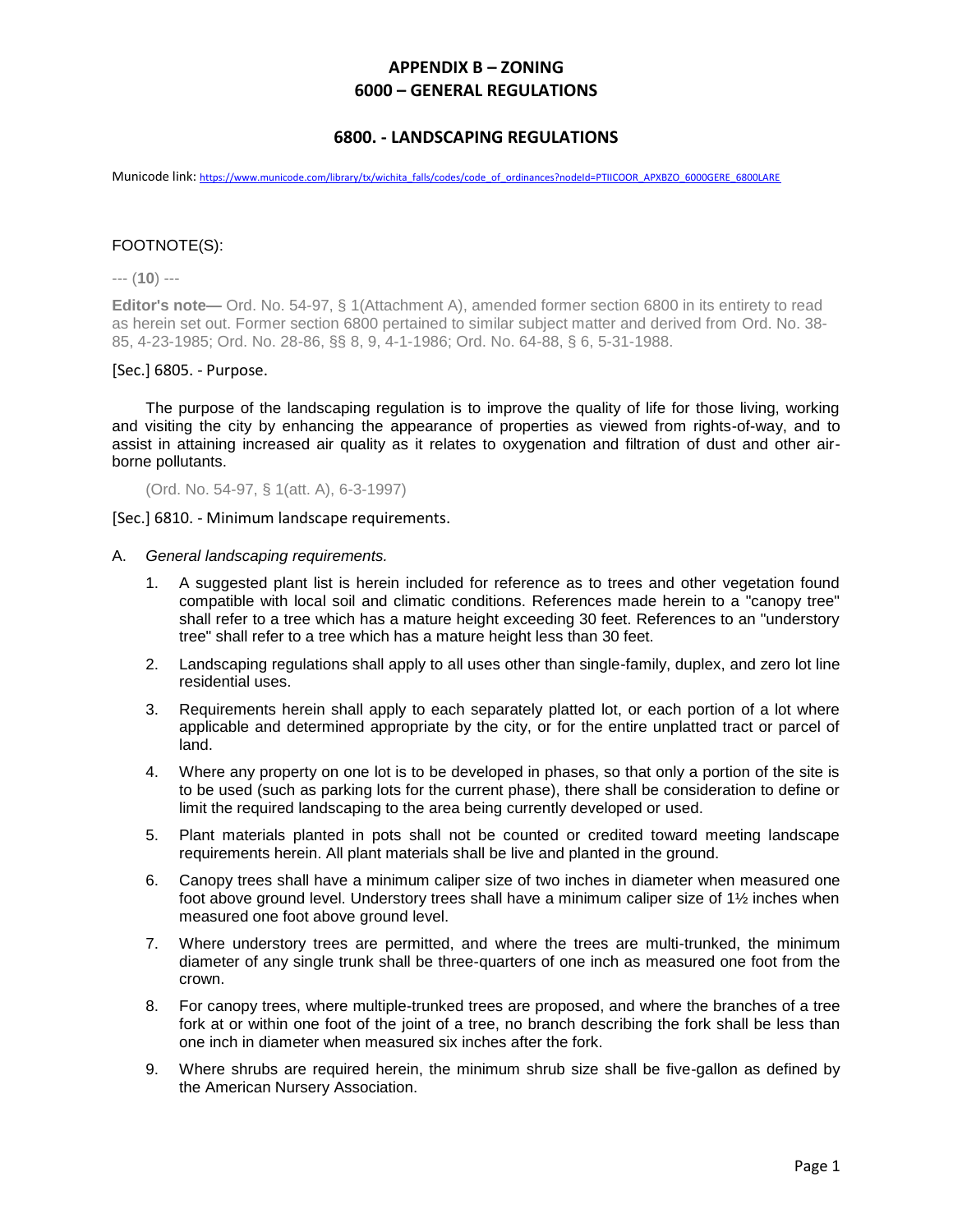- 10. For every two landscaped islands, medians or peninsulas required herein, at least one island, or 50 percent of all islands, medians or peninsulas, shall be planted with a canopy tree and required shrubs. If only one island, median or peninsula is required, it shall contain a canopy tree and required shrubs.
- 11. A landscaped strip shall be provided along all portions of a property adjacent to a public right-ofway. Such strip shall be adjacent to the sidewalk or right-of-way, and shall not include a sidewalk or right-of-way. The minimum width of the landscaped strip shall be five feet. An adjustment in the configuration of the strip may be considered when such alternate proposal is equivalent to the square footage area provided by the strip. Such alternate consideration shall be more or less evenly distributed to the greatest extent possible along the area which would normally be occupied by the strip.
- 12. The required perimeter landscaping along public or private streets shall contain the following minimum plant materials:
	- One canopy tree per 40 linear feet of street frontage;
	- 50 percent of the required trees as canopy trees and the remaining 50 percent as understory trees; or
	- 50 percent of the required trees as canopy trees, 25 percent as understory trees, and the remaining 25 percent shrubs at a rate of five shrubs for every one understory tree substituted.

If only one tree is required, that tree shall be a canopy tree.

- 13. All landscaped areas shall be protected with a concrete curb with a minimum height of six inches or of such a barrier using recognized methods and materials that will accomplish the intended purpose as approved by the Department of Community Development. No materials shall be considered which are subject to rot or decay, or will not afford sufficient long-term protection to protect from vehicular intrusion.
- 14. All landscaping elements required by this provision shall be constructed, installed and maintained so as not to obstruct the view of motorists and pedestrians between the street and access drives, parking aisles and entries and exits.
- 15. The required landscaped areas for parking lots shall be more or less evenly distributed throughout a parking lot. Adjustments may be considered when the shape or size of the parking lot, the location of existing trees, or other constraints reasonably prevent such distribution.
- 16. For those areas of a property to be used exclusively for docking and maneuvering areas, the landscaping area requirements for parking lots shall be determined by including the total area within the parking spaces, parking aisles, and travel lanes of the parking lot which are designed for the exclusive use of customers or employees. Maneuvering and docking areas are excluded.

Maneuvering and docking areas facing a street shall be required to provide a landscaped area between the maneuvering and docking area and the street, using a combination of trees, shrubs, berms and other such landscape elements with the intent of providing a future screen of the view of such maneuvering and docking area to the greatest extent possible.

- 17. No lighting system, divider, fence, decorative column, fixture, equipment or similar material shall be placed within any parkway or public easement abutting a public street under the control of the city without approval by the city.
- 18. Xeriscape and drought-tolerant plants may be considered as a substitution to plant materials required herein provided that an irrigation system is installed to provide full coverage of all landscaping areas.
- 19. Any parking lot or portion thereof which is to contain more than 20 parking spaces shall provide permanently landscaped areas consisting of islands, peninsulas, or medians within the parking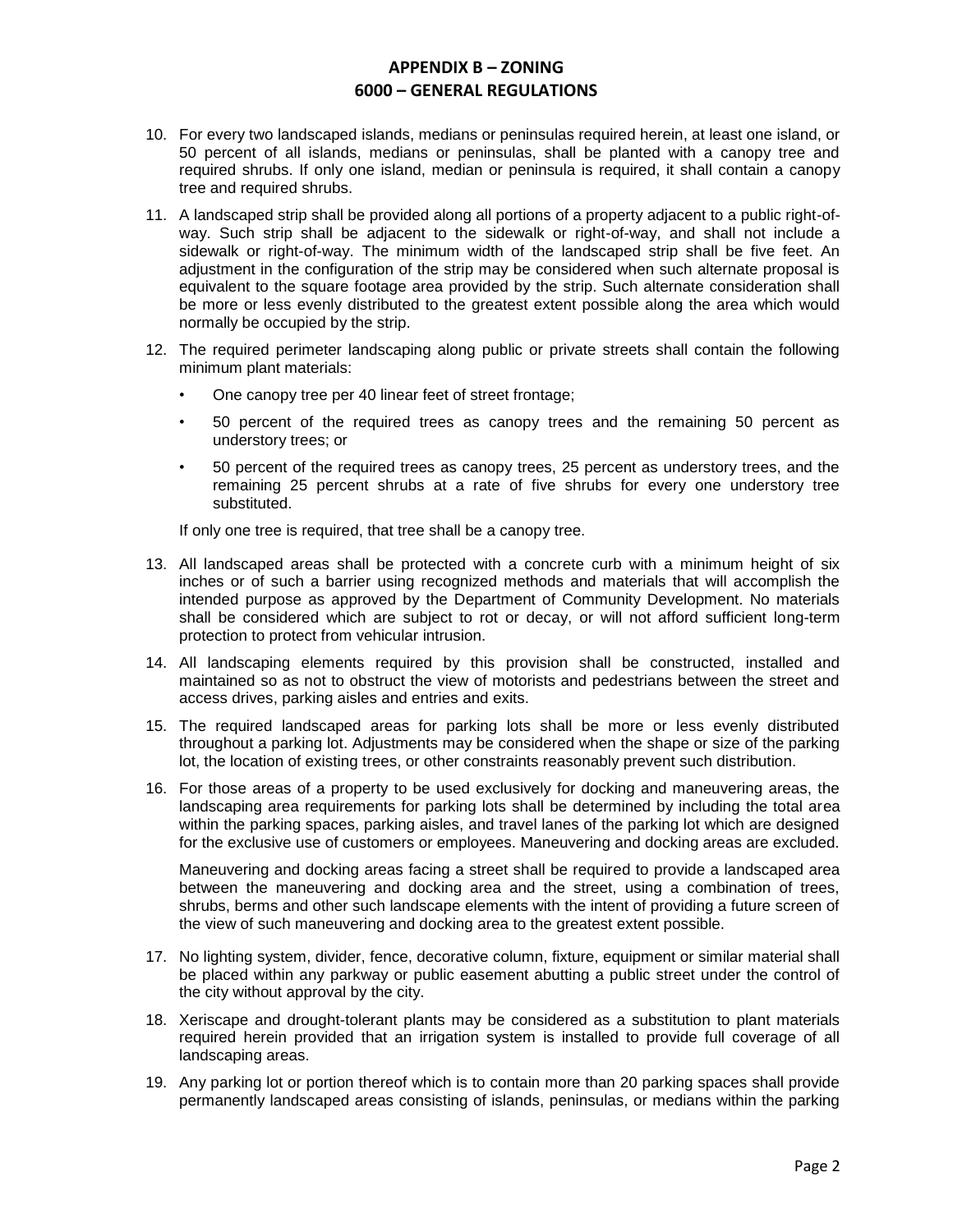area. At a minimum, a landscaped island, median or peninsula not less than 160 square feet shall be provided as follows:

- One per 20 parking spaces for sites having less than 100 parking spaces.
- One per ten parking spaces for sites having 100 or more parking spaces.
- For sites with less than 20 parking spaces, no additional island, median or peninsula is required.

Each island, median or peninsula required herein shall, at minimum, contain the following:

- One canopy tree;
- Fifty percent of the required trees as canopy trees and the remaining 50 percent as understory trees; or
- Fifty percent of the required trees as canopy trees, 25 percent as understory trees, and the remaining 25 percent five gallon shrubs at a rate of five shrubs for every one understory tree substituted.
- 20. For land uses where the total of all parking areas exceed 100 spaces, landscaping shall be installed along stacking aisles or circulation drives to identify and provide circulation control. Landscaping shall be used to identify ingress and egress points for traffic control and safety. Such landscaping shall be a combination of understory trees and shrubs.
- 21. A change in zoning, land use or a conditional use permit may require landscaping equivalent to provisions contained herein.
- 22. Reoccupying a structure exceeding 20,000 square feet which has been vacant for one year or when the structure is less than 20,000 square feet and has been vacant for two years, from the date of original vacancy, landscaping shall be required equivalent to provisions contained herein.
- 23. Parkways or public rights-of-way may be landscaped and maintained with a combination of grass, ground cover, shrubs and trees if:
	- a. They are not located so as to interfere with the use, maintenance, or repair of any natural or manmade drainage facility, public water or sewer lines, or other public utility or facility;
	- b. They are not located within five feet of an electrical utility pole and will not reach a mature height which will pass within eight feet of an electrical transmission or distribution line;
	- c. They are not located so as to create a view obstruction to vehicular or pedestrian traffic; and

An approval to landscape a parkway is with the understanding that any utility work performed which disturbs or displaces installed vegetation or irrigation lines shall be the responsibility of the affected business or property owners to re-install or otherwise maintain the intent of section 6800.

- B. *Landscaping requirements for remodeling.* For the purpose of this provision, a remodel shall include any change to the building interior or exterior or changes to a building site excluding routine maintenance and repair.
	- 1. If a remodeling project has a total dollar value of less than 25 percent of the tax appraised value of the building, or is less than \$50,000.00, over a three-consecutive year period, no additional landscaping is required.
	- 2. If renovation of a building over a three-consecutive year period causes the minimum cost to be 25 percent to 40 percent of the tax appraised value of the building, the minimum required landscaping area will be equivalent to the percentage.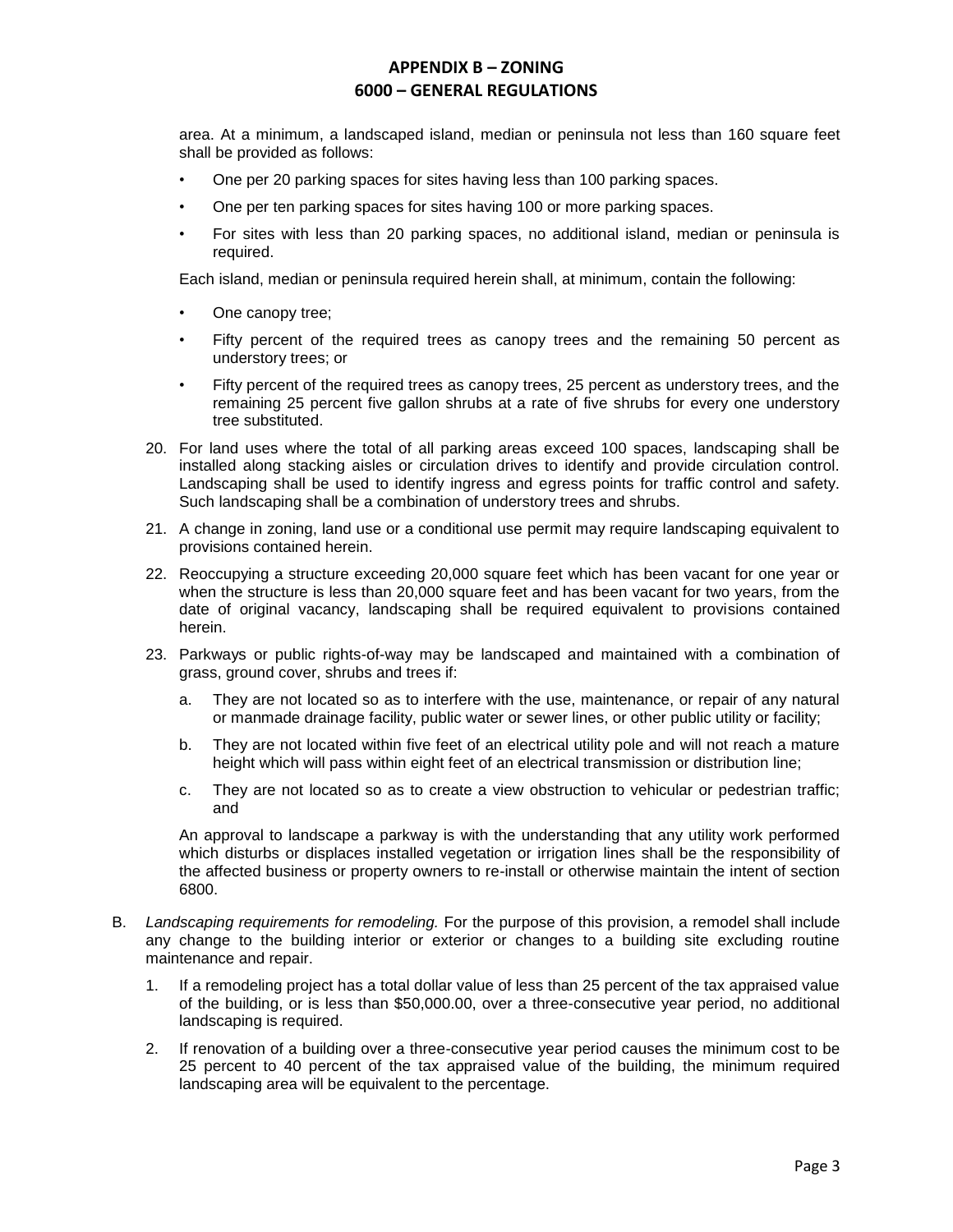- 3. Renovation of a building where the cost is at or exceeds 40 percent of the tax appraised value of the building, landscaping shall be required according to the standards under section 6810A.
- 4. For the remodeling of a building in the central business district, a plan shall be presented which strives to provide landscaping recognizing spatial constraints.
- C. *Landscape requirements for site improvements.*
	- 1. If an increase in parking area is proposed which is at least a 20 percent increase to the total parking area, existing parking lots shall be required to provide internal landscaping equivalent to or greater than 50 percent of required parking lot landscaping required under section 6810A.
	- 2. Additional buildings placed on developed sites shall provide landscaping for any new parking provided, along with street frontage landscaping. Such parking and street frontage landscaping shall meet standards under 6810A.
	- 3. Where additional ingress/egress points are proposed from a public street considering, and in relationship with other site improvements, landscaping shall define these ingress/egress points through the use of trees and shrubs.
- D. *Site constraints.* Where it has been determined that site constraints exist which may limit the ability of a particular site to conform to requirements herein, the director of community development or [his] designee shall evaluate the ability of a proposal to come into conformance with requirements herein by considering constraints to that ability for any one use. If the proposal will not entirely fulfill the requirements herein, the director or designee may instruct that a proposal be presented which strives to maintain the intent of this section to the best of its ability. Such alternate proposal shall be approved by the director or designee. An appeal of the director's decision may be made to the Commission.

(Ord. No. 54-97, § 1(att. A), 6-3-1997; Ord. No. 61-2002, § 1, 8-6-2002)

[Sec.] 6815. - Irrigation required.

- A. All landscaped areas shall be provided with a buried irrigation system sufficient to provide complete coverage of landscaped areas. Such a system shall be shown on the required landscape plan.
- B. Hose bibbs may be used for irrigation purposes only if it is determined that installing an irrigation sprinkler system is not technically feasible. Cutting or removal of pavement or boring for irrigation lines beneath paving shall not in themselves be considered technical obstacles.

(Ord. No. 54-97, § 1(att. A), 6-3-1997)

[Sec.] 6820. - Preservation of existing trees.

The number of trees required shall be met, whenever possible, by the preservation of existing trees. Where parking lots are to be constructed to serve any development, the development shall be designed where possible so as to avoid locating parking or paving if such would result in the removal of any existing trees.

The landscape plan required by this regulation which shows removal of an existing tree shall consider the following:

- A. The removal would leave sufficient number of other existing trees to meet the tree requirements of this regulation; or
- B. Where the existing tree to be removed would otherwise be necessary to meet the number required, and removal is requested for the purpose of constructing any sewer, water, electric, gas lines or equipment, drainage facilities, sidewalks, driveways, parking lots, or other facilities, utilities or improvements to serve the property.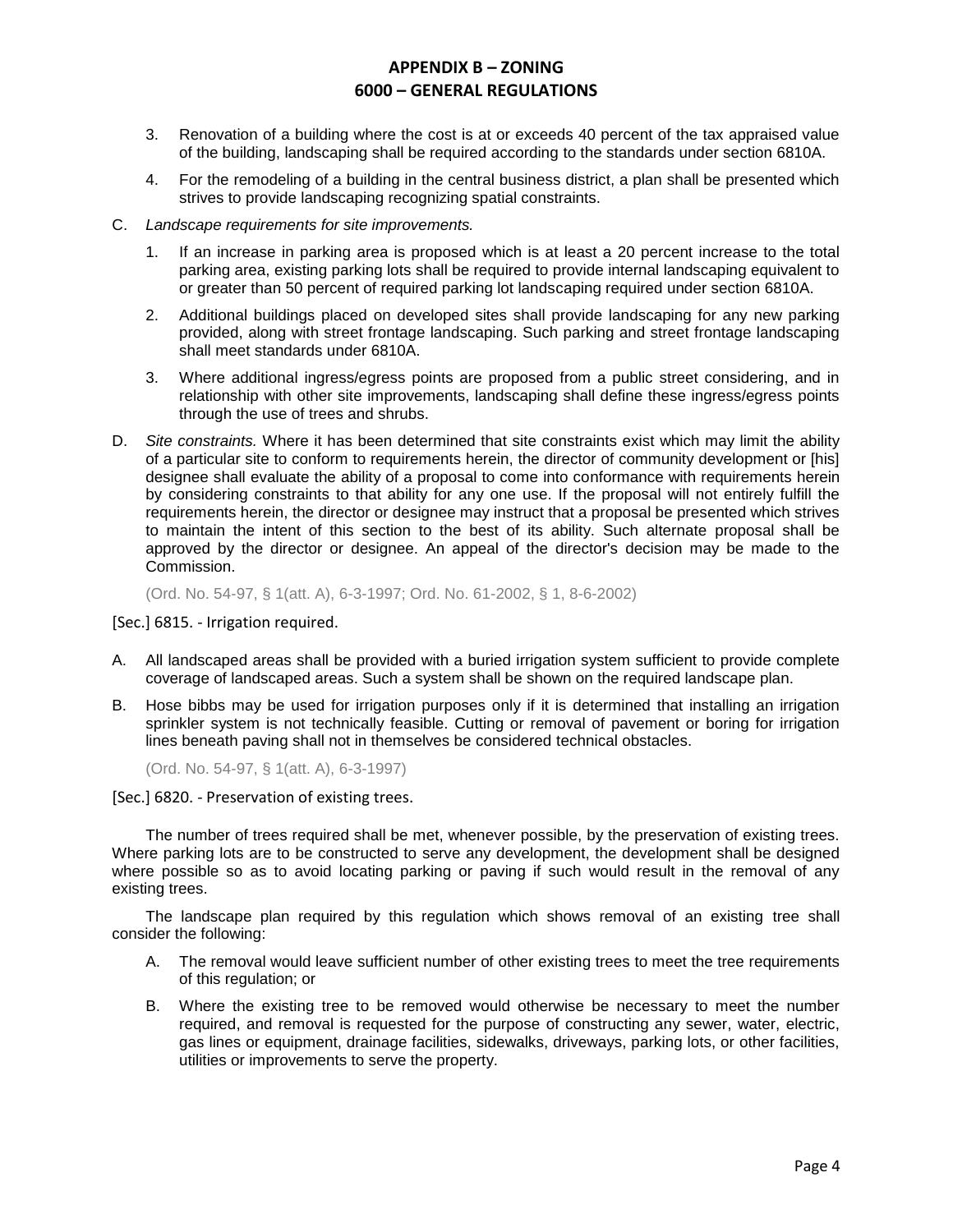Such plan shall be considered if reasonable efforts have been made to avoid removal of the existing tree. In determining whether reasonable efforts have been made, the following shall be considered:

- 1. The feasibility of rerouting or relocating any of the improvements that requires the removal, including the relocation of any parking lot, or portion thereof, where sufficient land is available; and
- 2. The additional cost, if any, that would be incurred in insuring preservation of the existing tree.
- C. Existing trees in the street right-of-way shall not be cleared, unless no other reasonable alternative is possible.

(Ord. No. 54-97, § 1(att. A), 6-3-1997)

[Sec.] 6825. - Common or phased development.

When any property is developed in phases, or is a common or unified development including more than one platted lot, the requirements of this regulation may apply to each phase of the development, or to all the lots being developed in common as though they were one lot, or otherwise apply the requirements as is reasonably necessary to carry out the purpose and intent of this regulation.

(Ord. No. 54-97, § 1(att. A), 6-3-1997)

[Sec.] 6830. - Credits.

- A. An existing canopy tree which is preserved as shown on the approved landscape plan shall count as two trees toward the number of required canopy trees, if it is healthy and without substantial damage or defect. The caliper of the tree shall exceed three times the caliper herein required to be considered for credit.
- B. For each approved landscaped peninsulas, islands or medians installed within parking lots, a credit shall apply to the required parking at a rate of 1½ parking spaces. Such credit shall apply if each of the approved landscaped peninsulas, islands or medians are reasonably of the same area as a required parking space. A credit may be repeated for each approved landscaped peninsula, median or island. However, available parking to serve the proposed use shall not be reduced to a level below 90 percent of the required spaces, nor shall a reduction occur in the required number of handicapped parking facilities.

(Ord. No. 54-97, § 1(att. A), 6-3-1997)

[Sec.] 6835. - Landscape plan required.

The owner, developer or agent of any property to which this regulation applies shall submit and have approved a landscape plan prior to the issuance of a building permit. The plan shall contain sufficient detail to show the following:

- A. The footprint of all existing and proposed structures.
- B. Remaining and/or proposed site elements such as power poles, fences, walls, drainage swales, easements, sidewalks, parking lot layout, pedestrian walkways, and other such elements.
- C. How the landscaping requirements are to be met, including the name, size, number, and location of all landscape elements.
- D. Name, location and size of existing trees, and type and location of other vegetation proposed to remain or for removal.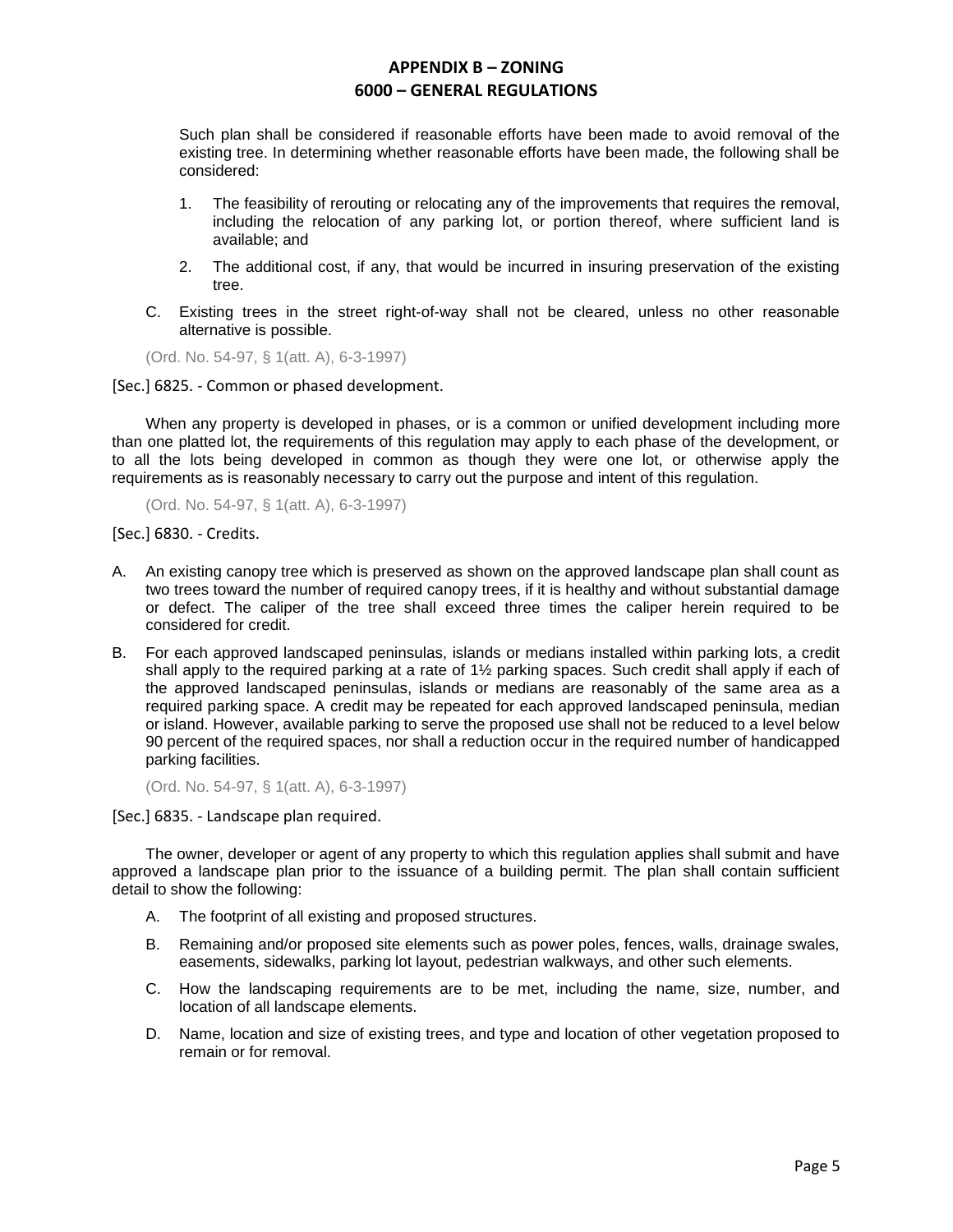- E. When the internal landscaping requirements for parking lots apply, the size and location of the parking lot and the number of spaces, and how the owner proposes to address the interior landscaping requirement.
- F. Location and size of irrigation lines.
- G. Location of any buried pipeline or utility.
- H. Location of any dedicated or proposed to be dedicated easement.
- I. Such other information as may be reasonably necessary to administer and enforce the provisions of this regulation.
- J. Drawn at a scale of one inch to 100 feet or greater.

(Ord. No. 54-97, § 1(att. A), 6-3-1997)

[Sec.] 6840. - Maintenance requirements.

- A. After complying with the requirements of this regulation, the owners and each successive owners of the property shall maintain the required landscaping vegetation, landscaped areas and irrigation systems in good and operating condition, and shall otherwise maintain the property so as to comply with any other requirement of this regulation.
- B. Any dead, dying or damaged landscaping material shall be immediately replaced in conformance herein or, if due to inclement weather or out of season planting, specified in writing when such replacement shall occur, not to exceed 90 days.
- C. Where any owner of property to which this regulation applies fails to reasonably maintain the required trees and other landscaping or maintain the property so as to comply with any requirement of this regulation, the city may issue a written notice and order the owner to replace any dead or dying trees, landscape plant materials and irrigation system that were required by the landscape plan or this regulation, or require any other action otherwise necessary to abate or correct any condition to meet the requirements of this regulation.

(Ord. No. 54-97, § 1(att. A), 6-3-1997)

[Sec.] 6845. - Certificate of occupancy or final inspection.

- A. No certificate of occupancy shall be issued or final inspection made unless complying with terms and conditions required herein.
- B. A certificate of occupancy may be issued or a final inspection made without the required landscaping in place provided that assurances are given in writing as to the date when landscaping will be installed, if a landscape plan has received prior approval and the required landscape areas are prepared for planting. All landscaping conforming to the approved landscape plan shall be installed no later than 90 days after the issuance of the certificate of occupancy or final inspection. An irrigation system shall be installed and operational prior to issuance of a certificate of occupancy or final inspection.
- C. Prior to issuance of a certificate of occupancy or final inspection, the building official shall inspect the operation of the irrigation system, ensure that the required landscaping is installed as shown on the landscape plan, and other such information as may be required. The building official may use the services of other city departments to evaluate compliance with provisions established herein.
- D. If the city is in Stage 3 drought emergency or greater pursuant to section 106-186 of this Code, then the developer may postpone the installation of landscaping until the city is no longer subject to Stage 3 or greater drought restrictions. Upon such postponement, the landscaping will be considered installed for the purpose of receiving a certificate of occupancy. To postpone the landscaping obligation, the developer must submit a request in a form promulgated by the city specifying the postponed landscaping and committing to install the postponed landscaping within 90 days after the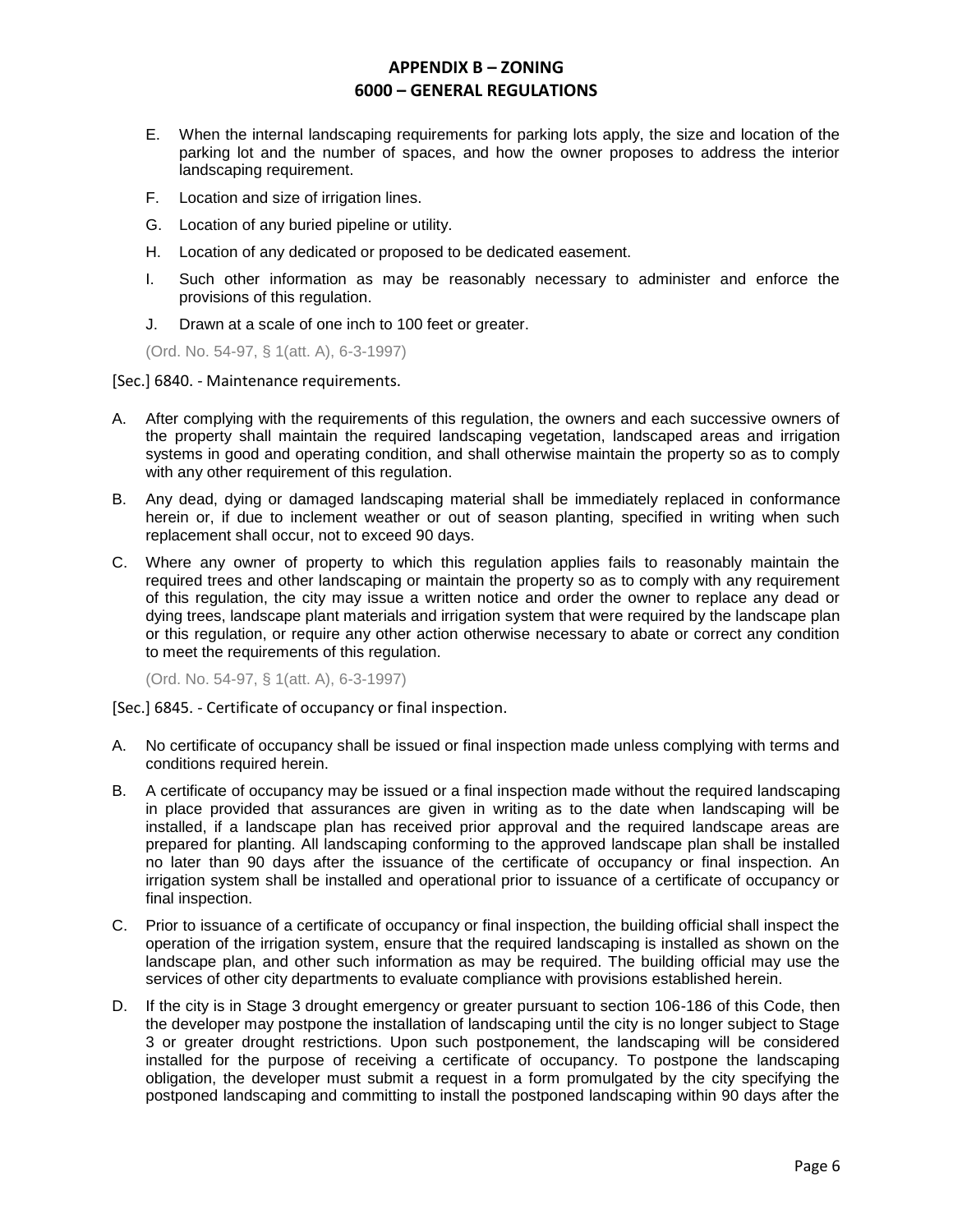end of the Stage 3 drought restrictions. After receiving postponement of the aforementioned obligation, then it shall be unlawful for an owner to fail to install the postponed landscaping within 90 days after being notified by the building official that the city is no longer subject to Stage 3 or greater drought restrictions.

(Ord. No. 54-97, § 1(att. A), 6-3-1997; Ord. No. 17-2013, § 1(6845), 4-2-2013)

#### SUGGESTED PLANT LIST

 $\overline{\phantom{a}}$ 

The following is a plant list compiled by the director of Parks and Recreation and represents species which have proven successful and compatible with soils found in the city. The Department of Parks and Recreation may provide information on experience with vegetation not included herein.

| <b>Common Name</b>                        | <b>Botanical Name</b>             | <b>Typical</b><br>Mature<br>Height<br>(in feet) | Typical<br>Mature<br>Width<br>(in feet) |  |
|-------------------------------------------|-----------------------------------|-------------------------------------------------|-----------------------------------------|--|
| Canopy trees (Mature Height over 30 feet) |                                   |                                                 |                                         |  |
| <b>Bald Cypress</b>                       | Taxodium distichum var. distichum | 70                                              | 40                                      |  |
| Oaks                                      |                                   |                                                 |                                         |  |
| <b>Bur Oak</b>                            | Quercus macrocarpa                | 75                                              | 45                                      |  |
| Live Oak                                  | Quercus virginiana                | 60                                              | 75                                      |  |
| Shumard                                   | Quercus shumardii                 | 60                                              | 60                                      |  |
| <b>Escarpment Live Oak</b>                | Quercus fusiformis                | 50                                              | 50                                      |  |
| Chinquapin Oak                            | Quercus muehlenbergii             | 50                                              | 30                                      |  |
| Pines                                     |                                   |                                                 |                                         |  |
| <b>Austrian Pine</b>                      | Pinus nigra                       | 50                                              | 30                                      |  |
| Japanese Black Pine                       | Pinus thunbergii                  | 30                                              | 20                                      |  |
| Afghan Pine                               | Pinus eldarica                    | 40                                              | 20                                      |  |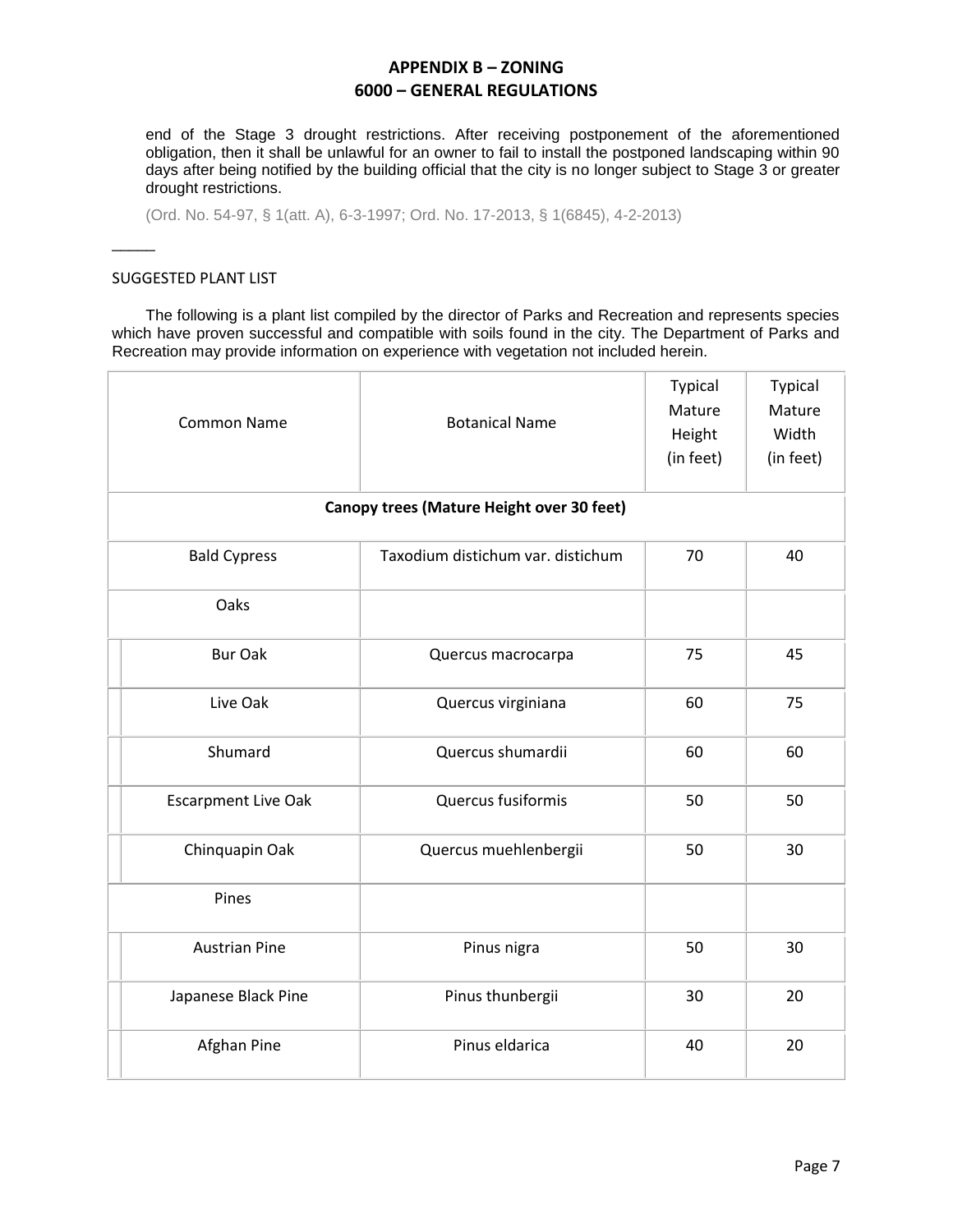| Pecan                        | Carya illinoinensis          | 75 | 60 |
|------------------------------|------------------------------|----|----|
| Eastern Red Cedar            | Juniperus virginiana         | 40 | 20 |
| Chinese Pistachio            | Pistacia chinensis           | 30 | 30 |
| <b>Cottonless Cottonwood</b> | Populus deltoides            | 80 | 50 |
| Cedar Elm                    | Ulmus crassifolia            | 55 | 40 |
| <b>Golden Rain Tree</b>      | Koelreuteria paniculata      | 30 | 20 |
| Fruitless Osage Orange       | Maclura pomifera Whiteshield | 50 | 30 |
| Caddo Maple                  | Acer barbatum var. Caddo     | 60 | 40 |

Placement of trees adjacent to paving should consider root growth characteristics of the species, and whether the eventual root growth will damage such paving.

| <b>Understory Trees (Mature Height 15 to 30 feet)</b> |                                             |    |    |
|-------------------------------------------------------|---------------------------------------------|----|----|
| Aristocrat/Bradford Pear                              | Pyrus calleryana 'Aristocrat'/'Bradford'    | 25 | 20 |
| Possumhaw Holly                                       | Ilex decidua 'Possum Haw'                   | 15 | 10 |
| Desert Willow                                         | Chilopsis linearis                          | 20 | 15 |
| Eve's Necklace                                        | Sophora affinis                             | 25 | 20 |
| <b>Flowering Crabapple</b>                            | Malus spp.                                  | 15 | 15 |
| <b>Mexican Plum</b>                                   | Prunus maxicana                             | 25 | 15 |
| Redbuds                                               |                                             |    |    |
| Oklahoma                                              | Cercis canadensis v. texensis<br>'Oklahoma' | 25 | 25 |
| <b>Forest Pansy</b>                                   | C. canadensisy. canadensis 'Forest          | 25 | 25 |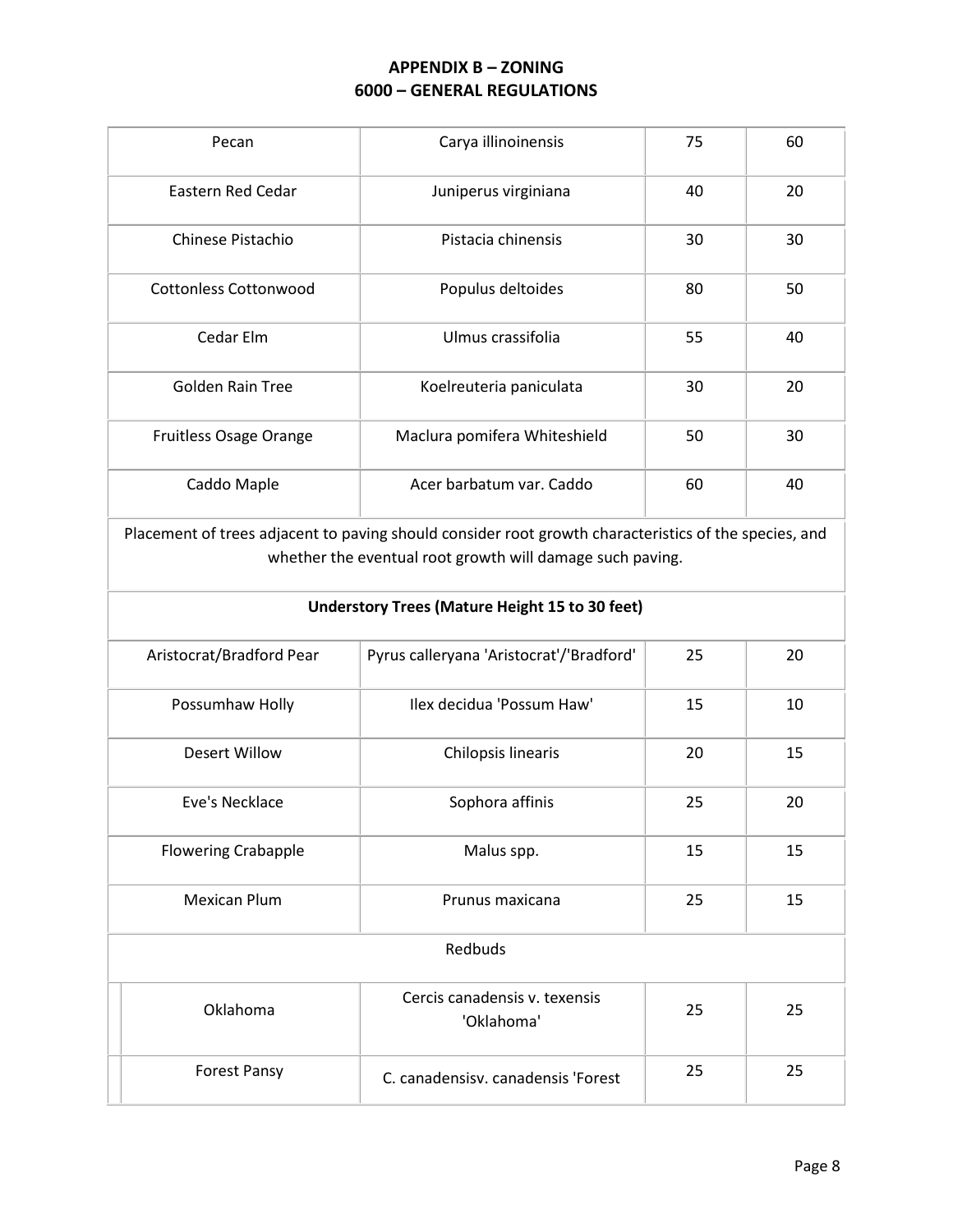|                                           |                                                                                                                              | Pansy'                                           |    |    |
|-------------------------------------------|------------------------------------------------------------------------------------------------------------------------------|--------------------------------------------------|----|----|
|                                           | <sup>1</sup> Yaupon Holly                                                                                                    | Ilex vomitoria                                   | 15 | 10 |
|                                           | $1$ Typically a shrub may be used as an understory tree if pruned and trained to reach a mature height<br>exceeding 15 feet. |                                                  |    |    |
|                                           | <b>Shrubs (Mature Height Over 9 feet)</b>                                                                                    |                                                  |    |    |
|                                           | Crepe Myrtle                                                                                                                 | Lagerstroemia indica                             | 10 | 10 |
| Junipers                                  |                                                                                                                              |                                                  |    |    |
|                                           | Canaert                                                                                                                      | Juniperus virginiana 'Canaertii'                 | 25 | 20 |
|                                           |                                                                                                                              | Hollywood Juniperus chinensis<br>'Torulosa'      | 10 | 5  |
| Hollies                                   |                                                                                                                              |                                                  |    |    |
|                                           | <b>Burford</b>                                                                                                               | Ilex comuta 'Burfordi'                           | 10 | 10 |
|                                           | Foster's Ilex opaca x I. cassine<br>'Fosteri'                                                                                |                                                  | 20 | 10 |
|                                           |                                                                                                                              | Savannah Ilex opaca x I. attenuata<br>'Savannah' | 25 | 15 |
|                                           | Nellie R. Stevens                                                                                                            | I. aquifolium x I. cornuta 'Nellie R.'           | 15 | 15 |
|                                           | Chinese                                                                                                                      | Ilex cornuta                                     | 10 | 8  |
|                                           | Yaupon                                                                                                                       | Ilex Vomitoria                                   | 15 | 10 |
|                                           | Photinia, Fraser's                                                                                                           | Photinia x 'Fraseri'                             | 12 | 8  |
| <b>Shrubs (Mature Height 3 to 9 feet)</b> |                                                                                                                              |                                                  |    |    |
|                                           | Agarita                                                                                                                      | Mahonia trifoliolata                             | 5  | 4  |